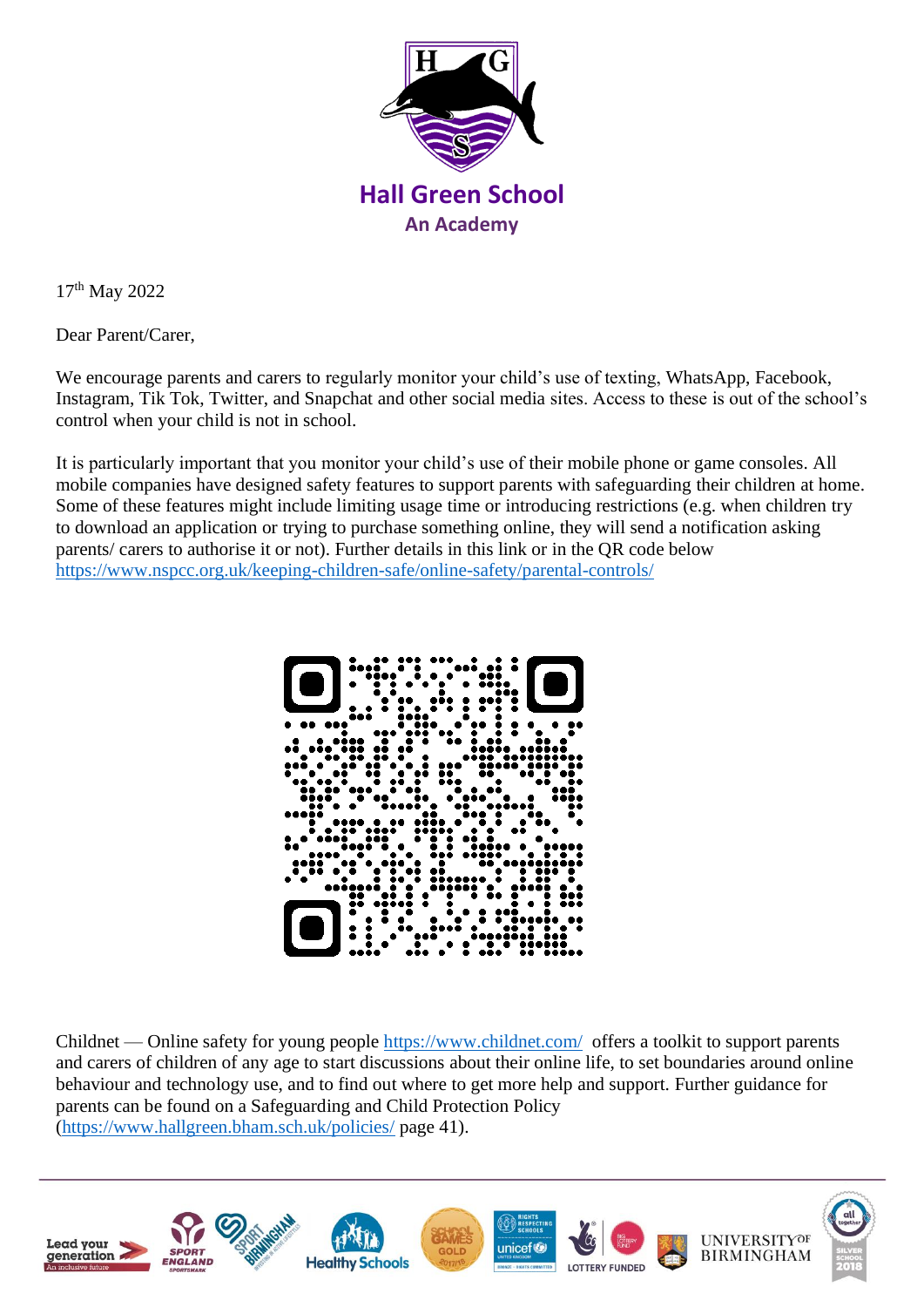As per our Dress Code Policy, we understand that pupils may bring a mobile phone in to school for safety purposes, but we must stress that these are brought on site at the pupil's own risk. They should be turned off and stored in the pupil's school bag out of sight. Pupils may listen to music using in-ear headphones in the school playground during break and lunchtimes. At all other times, and throughout the building at all times, the phone should be turned off and stored in the pupil's bag out of sight.

If pupils are not complying with this rule, their mobile phone and / or headphones will be confiscated and stored safely by the Head of House from where they may be collected at the end of the school day. Lunch time detentions can also be issued. Further sanctions may be issued (e.g. additional detention/isolation) if pupils do not comply with staff instructions re confiscations.

For more serious incidents (e.g. students recording another pupil or staff), further sanctions will be applied, and your child might need to hand it their mobile phone on arrival to school each day to be stored safely by the Head of House. Your child could also be suspended from school, particularly if involved in cyberbullying.

As part of our Guidelines for Pupils Users of the School Network, pupils should be aware that the sending of malicious messages via text and/or Snapchat, Facebook, BBM, Twitter, Email etc. is classed as a criminal act. Any information brought to our attention regarding behaviour out of school but involving our pupils will be treated as a police issue and parents will be advised to report the incident to their local police. Harassing, insulting or attacking others through electronic media is not permitted.

The Internet Watch Foundation (IWF) launched a campaign to encourage adults to T.A.L.K to their children about the dangers online.

- **Talk to your child** Start the conversation and listen to their concerns.
- **Agree ground rules** about the way you use technology as a family.
- **Learn about the platforms** and apps your child loves. Take an interest in their online life.
- **Know how to use tools**, apps and settings that can help to keep your child safe online.

Childline has very useful advice for parents and children to keep safe online and practical guidance to follow if you need to remove any content online, including sexting. [https://www.childline.org.uk/info](https://www.childline.org.uk/info-advice/bullying-abuse-safety/online-mobile-safety/remove-nude-image-shared-online/)[advice/bullying-abuse-safety/online-mobile-safety/remove-nude-image-shared-online/](https://www.childline.org.uk/info-advice/bullying-abuse-safety/online-mobile-safety/remove-nude-image-shared-online/)

If you have any questions, please don't hesitate to contact the school via [enquiry@hallgreen.bham.sch.uk](mailto:enquiry@hallgreen.bham.sch.uk)

Yours sincerely

Mr J Rodriguez Assistant Headteacher – Pastoral Care

Green School is a company limited by guarantee. Registered in England & Wales. Registered Number 7892732. Registered Office: Southam Road, Hall Green, Birmingham B28 0AA Headteacher: Miss K Slater Tel: 0121 628 8787